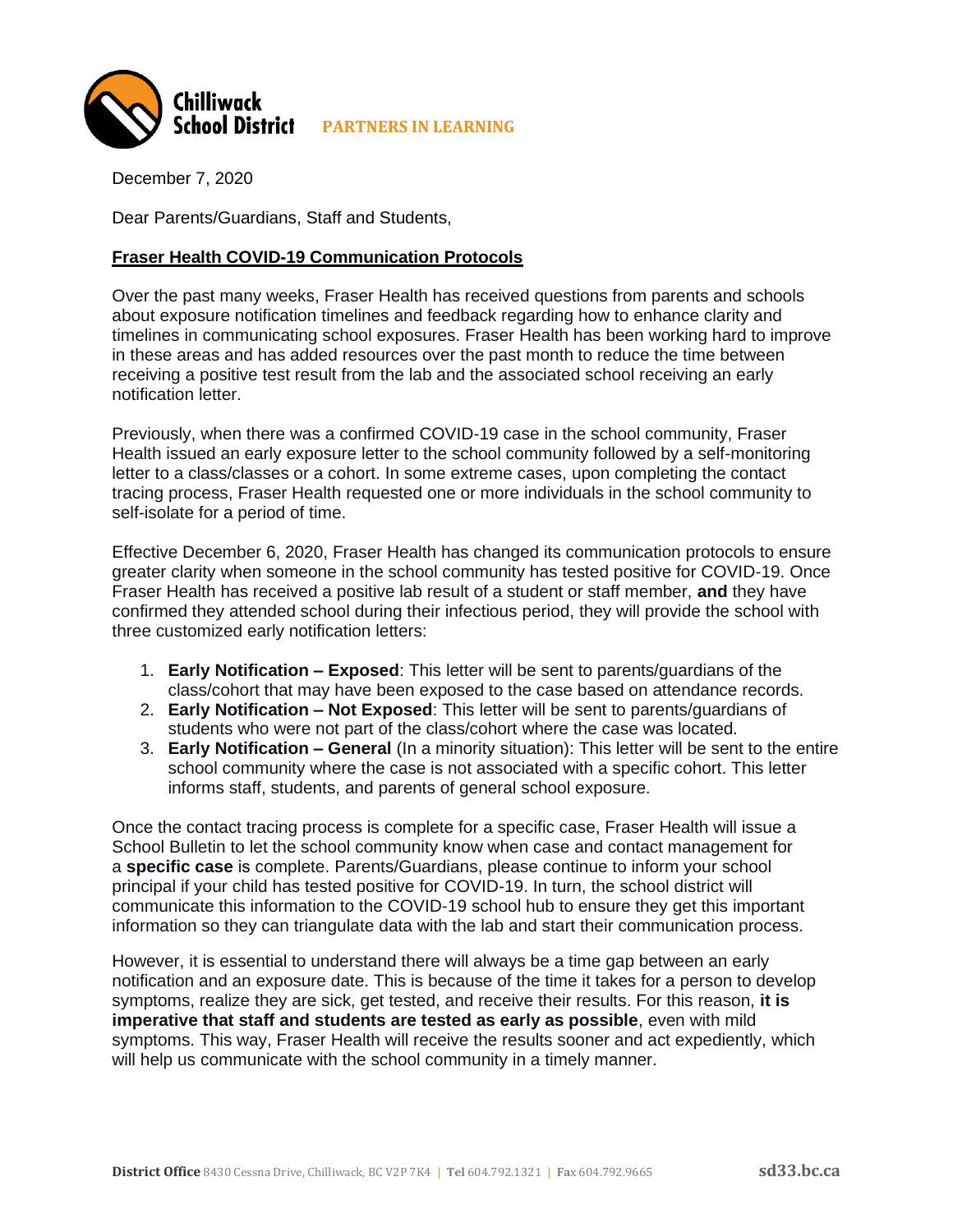It is key to note that COVID-19 cases at our schools are a direct reflection of community transmissions in Chilliwack. Therefore, it is important that we all follow Public Health advice on reducing the risk of spreading COVID-19 in our community. This includes not hosting or attending parties in private residences, not gathering with anyone beyond your immediate household members, practicing good hand hygiene, physically distancing, wearing a mask in indoor public spaces, getting tested if you have any symptoms, and isolating from others when you are unwell.

The safety and well-being of our students, families, and staff remain our highest priority. Please be reassured that our school district will continue to implement the strict health and safety protocols we have in place so that our children and staff can continue to attend school as safely as possible. Thank you for your patience as we navigate through these challenging times together, and know that through our collective actions, we will make a difference and keep our community safe.

Sincerely,

Rohan Arul-pragasam Interim School Superintendent